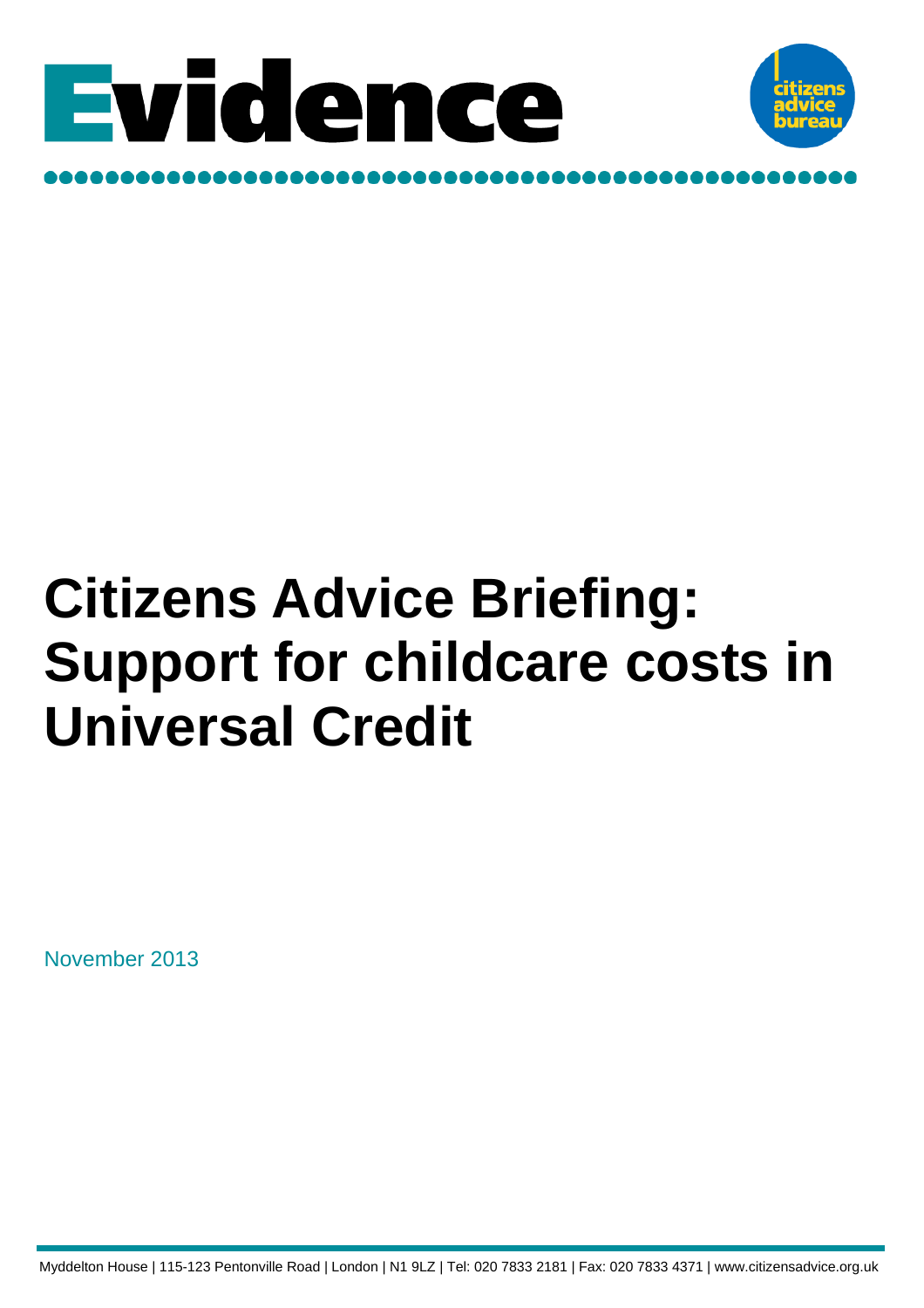# **Introduction**

Citizens Advice advised 2.1 million people on 6.6 million problems in the year 2012/13. In the last four quarters for which statistics are available, bureaux gave advice on almost 3 million enquires on benefits and tax credits.

Citizens Advice supports the aims of Universal Credit and has remained actively involved in working with the Government to help realise the objectives of Universal Credit. We believe it is important that the system is as simple as possible to use, and that financial traps and cliff edges within the system do not undermine the ability of claimants to make work pay.

We welcome the extra £200 million support for childcare costs in Universal Credit announced in the budget of 2013.The Government has proposed using this extra funding to give 85% childcare costs to families if all parents are earning above the income tax threshold. The lowest income working parents will receive help with 70% of childcare costs. We believe that this proposal if implemented will undermine the aims of Universal Credit.

We are concerned that this proposal creates a system that is more complex, less flexible and is not targeted at those who are most in need. As a result some parents, particularly those earning at or near the minimum wage and often being expected to work variable hours, will have very limited options to make work pay. As well as explaining our concerns with the current proposal this briefing identifies four worrying situations that, as a result of this proposal, parents may encounter as their child grows up:

- **Lone parents or second earners who want to return to work after maternity leave** if they are on a low hourly rate of pay with no access to informal childcare are likely to find it difficult to return to work
- **Households with high childcare costs with variable hours of work** will find it impossible to predict whether they will lose money by working an extra shift
- **Lone parents with more than two children of school age** are likely to find it extremely difficult to cope through the school holidays if they need to pay for formal childcare
- **Tying the threshold to the Personal Tax Allowance (PTA)** means that people who are actually working the right number of hours to qualify for the higher rate of support risk sudden and dramatic loss of income (potentially up to £180 a month, over £2000 a year) if PTA rises.

# **Recommendation**

**We believe that to make work a viable and beneficial option for parents, Universal Credit claimants should receive at least 85 per cent support with their childcare costs. This level of support shouldn't be restricted to those earning above the personal tax threshold – soon to be £10,000 a year.** 

**In addition we feel that further consideration needs to be given to the interaction of Universal Credit with the proposed Tax Free Childcare (TFC) support system and the practical burdens of reporting childcare costs monthly so that further potential barriers to work are reduced.**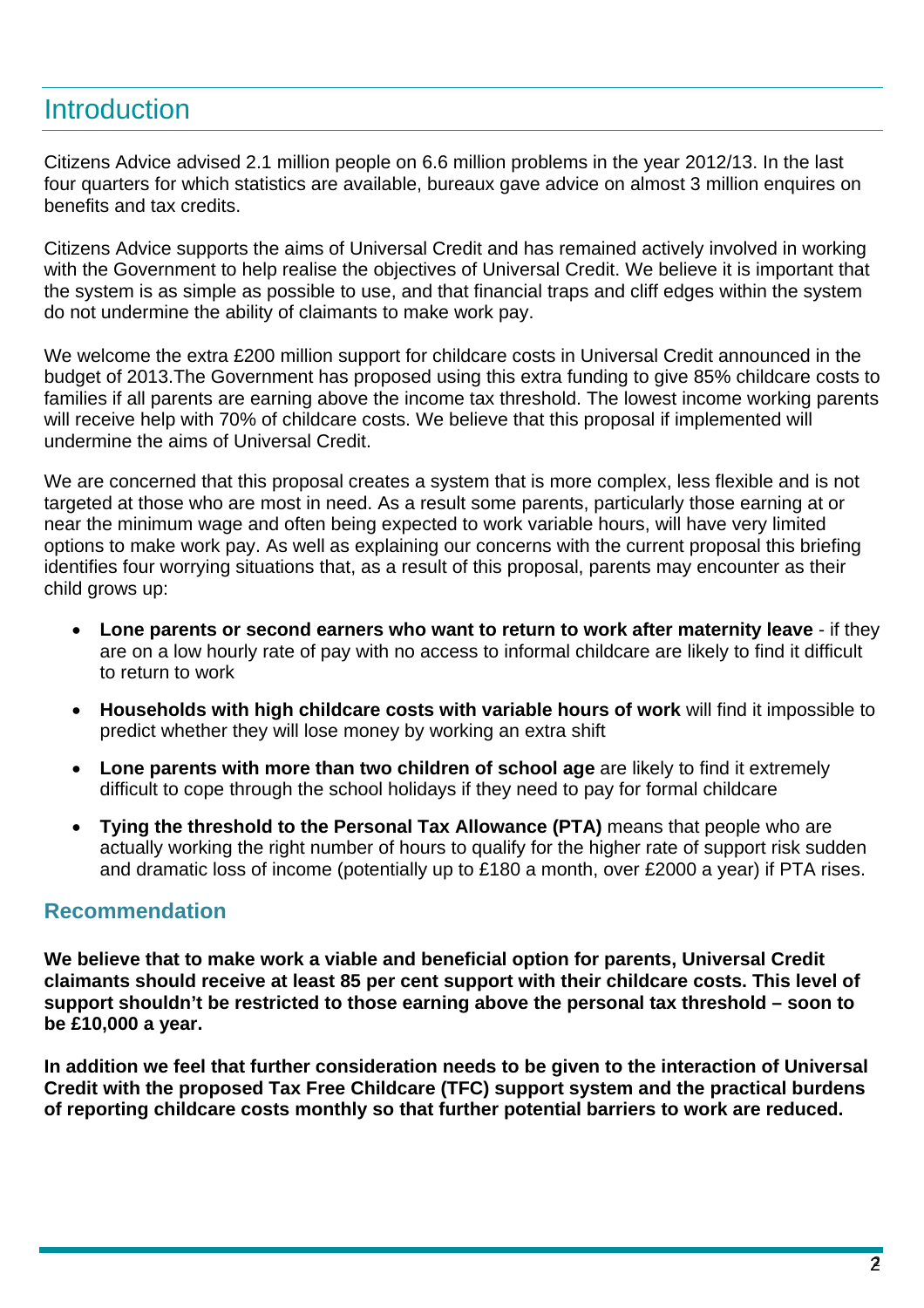# **Overall concerns with the current proposal**

#### **It does not make work pay at all hours for many parents**

Lord Freud recently commented that Universal Credit 'creates a simple system, one that makes work pay at all hours' 1

However the current proposal is a two tier system of childcare support in Universal Credit. For some parents this will have the consequences of significant financial disadvantage and reduced rather than increased options to make work pay. For these parents it will increase the complexity of the system.

#### **It provides less support to those who need it most**

As those with higher incomes receive 85% support with childcare they are able to make work pay across a wider range of hours; whilst this proposal decreases such options for those parents on a lower income. Someone earning the minimum wage does not reach the tax threshold and therefore become entitled to the 85% support unless they are working an average of at least 31 hours a week. However, if they have high childcare costs because their children are young, they may actually reach the childcare cap and start seeing reductions in their financial gain from working this amount of hours. On the other hand, someone earning £10 an hour will reach the personal tax threshold and start receiving 85% support with all their childcare costs when working 20 or more hours a week. Someone earning £15 an hour will receive 85% support with their childcare costs when working 14 or more hours a week. Yet because of the higher level of income of these groups compared to childcare costs they are less likely to have difficulty making work pay anyway.

#### **The current proposal for support within UC is complex, meaning parents will find it difficult to know whether they can take on extra work without losing money**

The creation of a two tier system of childcare support within Universal Credit is incredibly complex and will be difficult to understand and navigate – parents won't know whether taking an extra shift will benefit them or not without a complex 'better off' calculation. In many cases as shifts are allocated on a weekly or fortnightly basis it will be impossible for parents to know in advance whether they will be better off or not, meaning they will potentially have to take a large financial risk each month.

## **Some parents will need to make complicated decisions about whether they are better off on Universal Credit or Tax Free Childcare and switch between the two throughout the year**

The many parents who need extra childcare in the summer holidays and those whose income fluctuates will find themselves in the difficult situation of having to switch between the different types of childcare support. The government consultation on TFC indicates that there is consideration of restricting the number of times people can switch throughout the year. Once again this increases the complexity of the decisions parents face about childcare as they will have to decide when it is most beneficial to switch.

#### **Combined with the practical difficulties of monthly reporting and verification of childcare costs in Universal Credit these plans will increase uncertainty and the risk of over and under payments**

Currently parents report their childcare costs to tax credits annually or when they change significantly. Not all claims require verification of childcare costs but this is increasing through Compliance exercises. As Universal Credit is assessed and paid monthly, parents will have to report and potentially verify their childcare costs each month; creating a massive practical burden for already time-stretched parents and increasing the risk of errors and over or under-payments. We are concerned that delays in reporting and verification are likely to lead to delays in payments which could put many parents into financial hardship.

l

<sup>1</sup> https://www.gov.uk/government/speeches/welfare-reforms-progress-update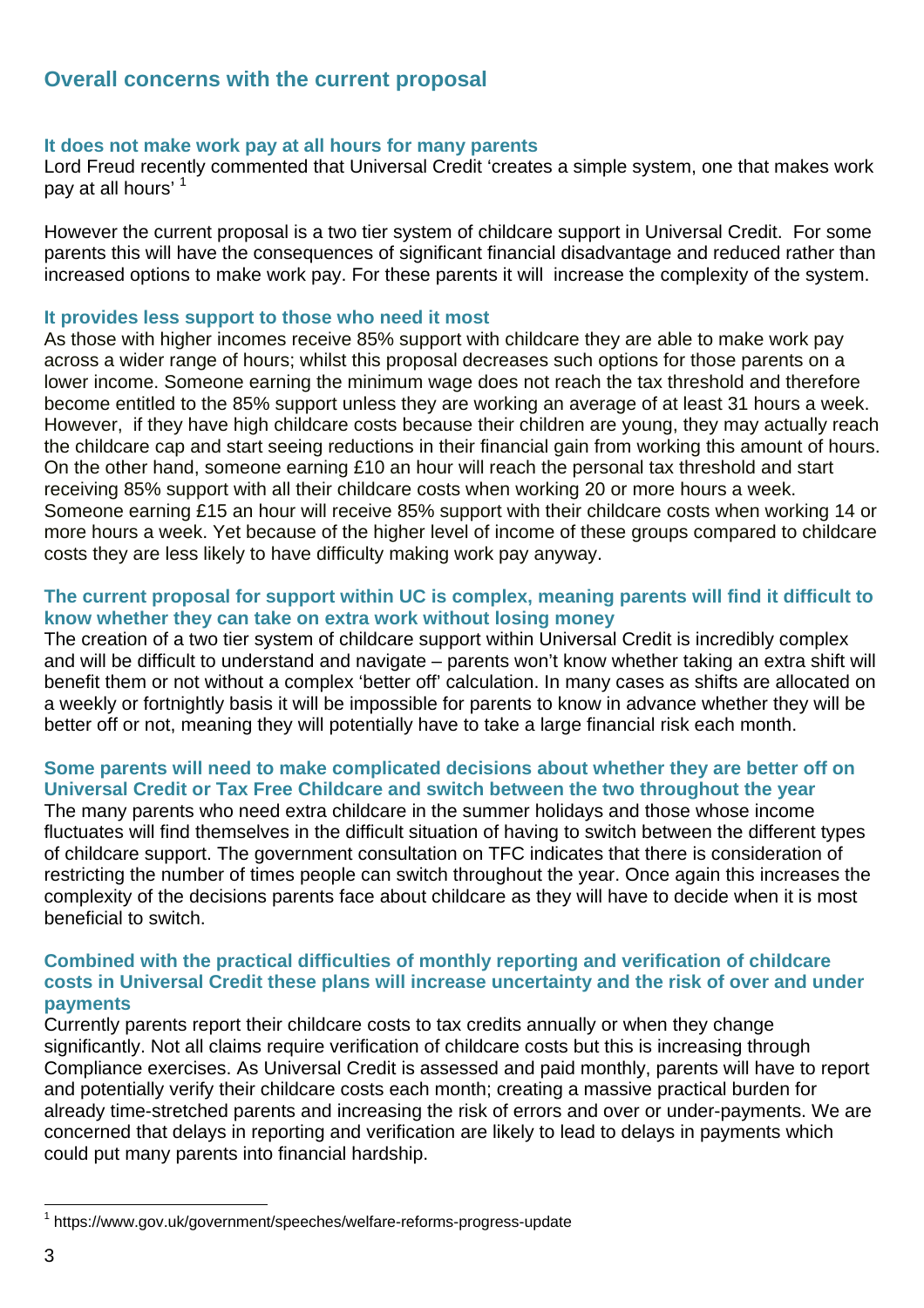**Taking into account these concerns we have looked at four worrying situations that parents may experience as their child grows up as a result of the current proposal.** 

# **Returning to work after maternity leave**

Following maternity leave, whether to return to work and what hours to work are key decisions for many parents.

We strongly believe that if a parent doesn't wish to return to work after maternity leave that should be their decision. But for those wanting to return to work it is vital to create a system that reduces any difficulties in doing so; particularly as it is likely to be much easier to get back into work at this point with a job to go to than later after a long period out of the workforce.

Using the current proposal, the graph below shows what the gains from working are for a lone parent with two children aged one and three, wanting to return to minimum wage employment after maternity leave. It shows her gains as she increases her hours of work and **demonstrates that unless she can pick the exact number of hours a week she works she risks losing money by working extra hours.**

#### **Figure 1 – Graph showing change in gain from work as hours of work increase for a single parents earning minimum wage with two children aged 1 and 3 returning to work after maternity leave**



As can be seen from the peaks in the graph, having two rates of childcare costs payable depending on income introduces complexity and uncertainty. If she can negotiate with her employer to work a couple of four hour shifts each week, she will be able to gain as one of her children is entitled to 11 hours a week of free childcare<sup>2</sup>. However if the employer insists on her working more hours than

l  $^2$  Three year olds are entitled to 15 hours a week of free childcare for 38 weeks a year. The gains from work are reliant on her being able to negotiate with her childcare provider for her to average this free offer over the whole year.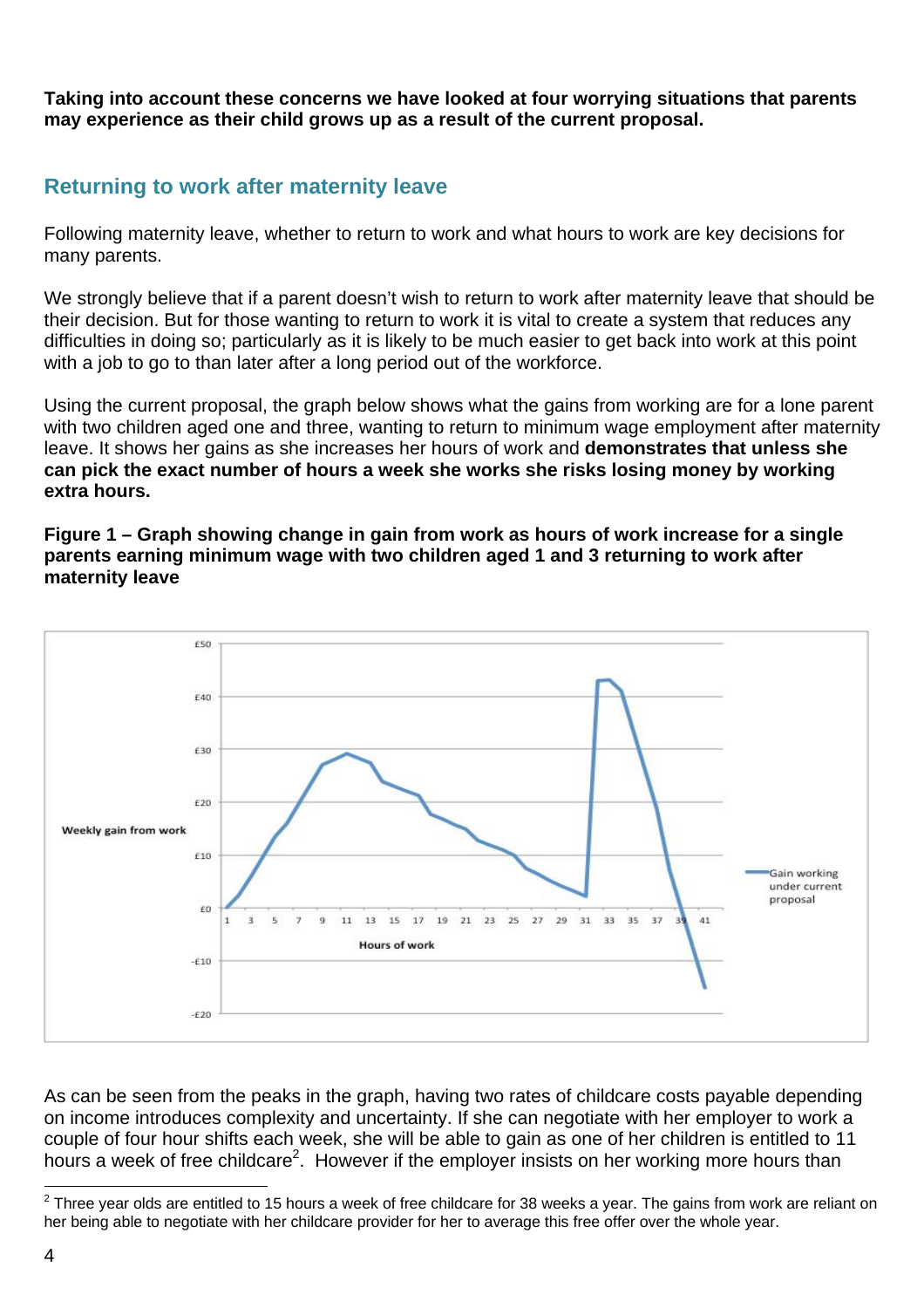this, she starts to lose money by doing extra shifts as she begins to have to pay for both children's care, her earnings disregard has run out and her council tax support is reducing. She would gain if she can negotiate working 31 or 32 hours a week but she will rapidly start to lose money if she needs to work more hours than this as she will have reached the childcare cap and so will get no support with any further childcare costs.

Because of the move to treating Maternity Allowance as income under Universal Credit, many parents in receipt of this will have already faced the difficult decision of having to return to work before the end of their maternity leave and sooner than they intended, due to hardship. Under the current proposal if they cannot negotiate the right hours of work they may find that their financial situation has not improved and that they have no further options to improve it.

The **current system is actually more generous to those who need extra support** than the changes proposed. Under the current system, low earners with childcare costs who work more than 16 hours a week receive support with 90 to 95% of their childcare costs. This level of support guards against a loss of money by parents who take on more hours. Because of this, when returning to work following maternity leave parents are able to be much more flexible about their working hours than they will under the current proposal. Yet despite this, bureaux often see clients who want to return to work after maternity leave but are having problems negotiating this with their employer and the childcare provider:

'*A single mother from Wales with 2 children came to the bureau as she was struggling to arrange a return to work following maternity leave. She worked for a large supermarket chain and needed to change her shift pattern so that she could sort out childcare. Despite being flexible and suggesting several different shift patterns that would be suitable she was told she had to do some evening shifts. Because of this she is now looking for another job or contemplating claiming Income Support as she cannot arrange childcare after 5:30'* 

*'A client working for a large supermarket chain asked to return to work part time following her maternity leave. Shortly afterwards she was told that she was being made redundant and she feels that this was due to her request for a change in working hours'* 

*'A client from the West Midlands came to the bureau as she faced an impossible decision. Her work place have informed her that due to restructuring in the workplace she either has to take a lower paid job with fluctuating hours on return from maternity leave or take redundancy. The client doesn't know what to do as having fluctuating hours would be incredibly difficult with a small child'* 

## **Having fluctuating hours of work**

As the graph in figure 1 shows there are two small peaks where the gains from work are maximised. However working more or less hours than this and gains will be reduced – in some cases very significantly.

From the figure 1 graph it is clear that a parent on fluctuating hours, aiming to work 31 hours per week, could find themselves in a very difficult situation. If their average hours drop to 30, they will receive about **£170 less than they were expecting at the end of the month** – if they have significant extra costs such as for travel to work they will have actually lost money by working. However if they **overshoot their hours** then they are likely to find the bill from their childcare provider exceeds the cap of £300 on childcare costs so they will not get any help with some of those costs and as a result **may again be about £170 worse off at the end of the month** than they were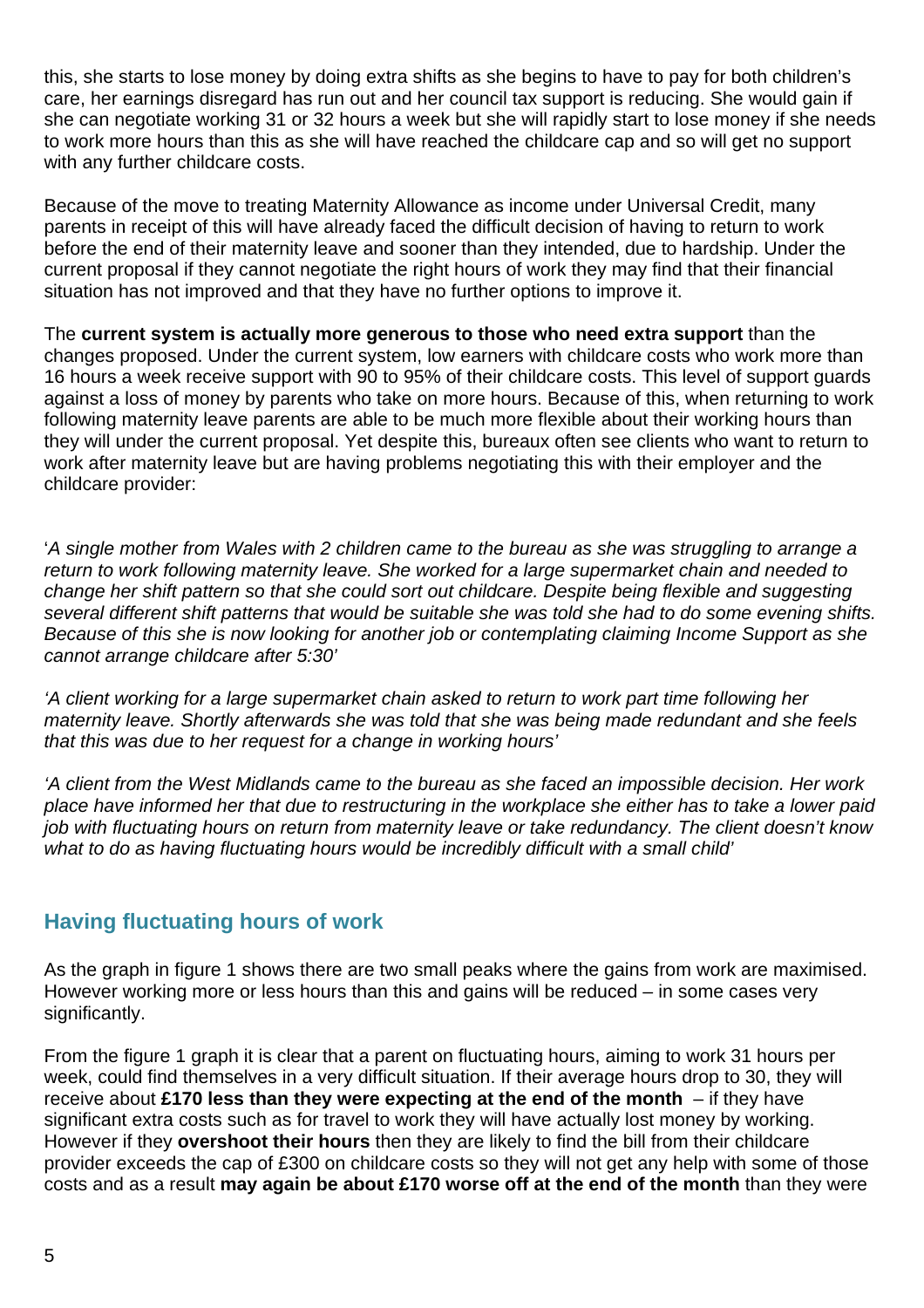expecting. A sudden unexpected drop in income on this scale for someone on a low income would be very difficult to cope with.

Much has been made of removing the cliff edge so that those working less than 16 hours can still receive support with their childcare costs. Of course this is useful - but the proposals mean that **for many the cliff has been replaced with two peaks.** It is possible to move away from a cliff edge – it is not possible to move away from a peak - one cannot move backwards or forward – any variation in average hours worked either way will lead to severe loss of income.

Even when parents have worked out which hours will make work pay, evidence from bureaux indicates that they are often under pressure from employers to take on extra hours or suddenly find their hours being cut. The current proposal means that employees will not be able to be at all flexible about their hours of work as small changes can mean they are significantly worse off.

Although technically workers are not obliged to take extra disadvantageous hours, clients often report that they are afraid that refusing antisocial or inconvenient offers of shifts might result in their loss of future work which the employer is not obliged to provide to them. CAB advisers continue to see a lot of parents who are being pressured into taking shifts that lead to expensive childcare.

*'One bureau in the South East advised a lone parent with two school age children. She had worked*  for ten years as a part time care worker in a residential nursing home. She was told she had to start *working weekend shifts. She found it very difficult to get a reply to her request not to work these shifts and was finding it very difficult to cope with the atmosphere which she was facing in the workplace as a result of her request'* 

*'Another adviser reported seeing a lone parent with a three year old child. The client resigned from her job because of the level of unpleasantness caused by this issue. She worked for a clothing company and was frequently rung at very short notice and asked to work extra shifts. The adviser commented that the client "felt under pressure to agree to the shifts requested as she felt that she couldn't face the uncomfortable atmosphere at work when she would return if she refused." With the help of the bureau she managed to get an agreement about not being pressured into taking shifts that caused her difficulties with her childcare. However as a result, the atmosphere between her and her manager became so unpleasant that she felt she had no option but to resign'*

*'A client from Stoke on Trent needed to reduce her hours to increase the amount of time she had to care for her disabled daughter. Because of the care arrangements available she was only available to work one night shift a week. After working for the hospital for over 20 years they are now in the process of dismissing her as they have deemed that her inflexibility makes her incapable of doing the job'* 

#### **These complex calculations continue as children grow up and childcare costs reduce**.

 The following graph shows gains from working at the minimum wage for a second earner in a couple. It assumes she has a contract for 16 hours of work a week and that one of her children is in school, while the other is entitled to 11 hours of free childcare. Working up to 16 hours a week, she is gaining from every extra hour of employment. If the extra work takes place outside of school hours she will still gain, if she can work an average of at least 31 hours that month - but if she averages less than 31 hours the extra hours she has worked will have cost her money.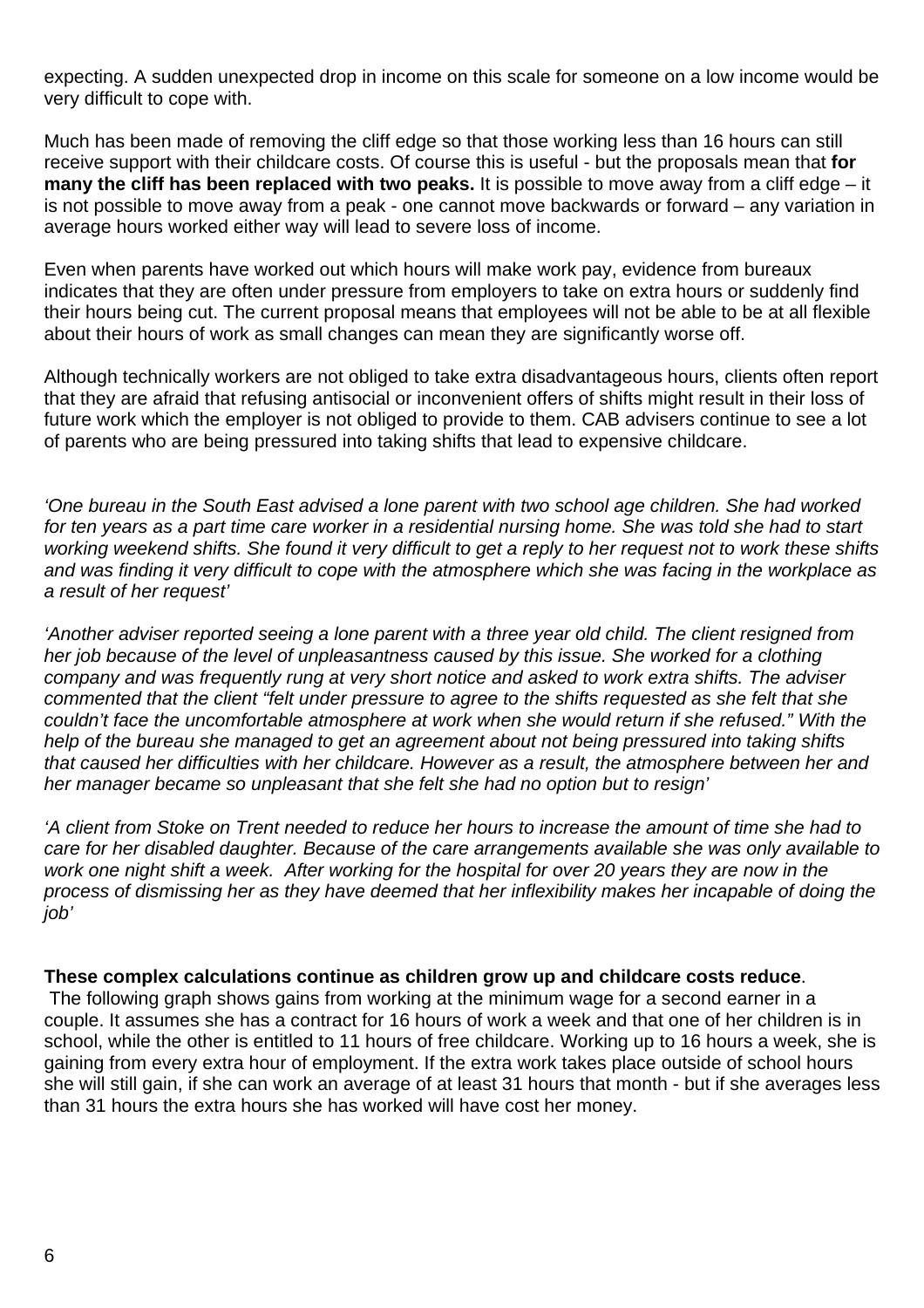

#### **Figure 2 – Graph showing change in gain from work as hours of work increase for second earner on minimum wage in a couple with two children aged 3 and 5 years**

Many will not be in a position to know at the beginning of the month whether they will get enough extra shifts to move over this threshold. It may depend on factors entirely outside their control, such as when a colleague will be back to work from sick leave. This introduces an unacceptable level of uncertainty into the system. In the current system it is already difficult to calculate gains from work. Under the current proposal for childcare support in Universal Credit it will actually be impossible for someone in this position to work out whether they will gain or lose money by working an extra shift.

*'A client with 3 children recently started a job as a care worker. She was told that she would be working at least 16 hours a week but was placed on a zero hour contract. Since starting so far she has only been offered less than a third of the hours she expected, meaning she cannot make ends meet. She wants to resign but is worried about repaying training costs and problems with her benefits'* 

*'A bureau in London recently saw a client who normally worked 40 hours a week but after returning from some annual leave found that his shifts had been given to another staff member and he was left*  with a small amount of varying hours. He is worried that as he can't make this work with his childcare *arrangements he will not be able to accept the new hours at all let alone afford to live on a smaller wage'* 

# **Needing school age childcare**

It may seem that when a child reaches school age all challenges around childcare and making work pay are resolved. However the current proposal will still cause difficulty for those on the minimum wage leading to losses at some points as hours increase, because children will still require childcare during non-school hours, especially where parents are on fluctuating shifts. This will particularly affect lone parents and second earners.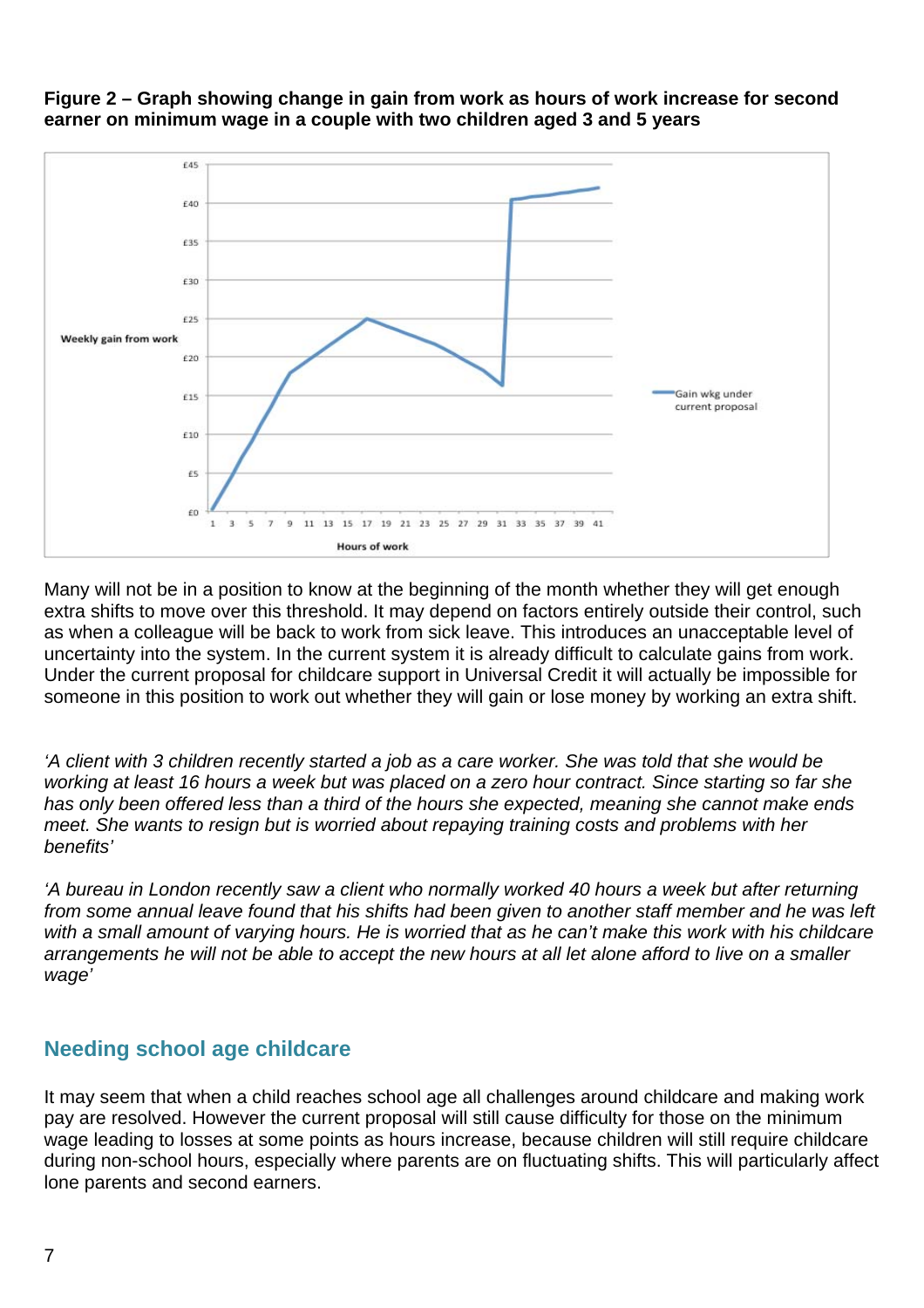The following scenario looks at a single parent with three school age children and assumes that the children need to attend a breakfast club for every four hour shift and an after school club for longer shifts<sup>3</sup>. As well as these term time assumptions, it takes into account school holidays when it is assumed that on each working day the children need to attend a holiday childcare scheme.<sup>4</sup>



**Figure 3 – Graph showing change in gain from work as hours of work increase for a single parent on minimum wage with three school age children** 

What is of concern is the dip in gain between about 20 hours of work and 32 hours of work. At this point, this parent is paying national insurance contributions and is also losing support through council tax support; meaning the gain from work reduces.

Understanding how to make work pay is particularly complex for this group, as unlike under the current system they will not be able to average out their childcare costs over a year due to the monthly assessment periods of Universal Credit. This means that during the summer holidays, when need for childcare is highest, they may find that they cannot get support towards the whole amount due to the cap of £300 per week for childcare costs.

Parents in this situation may be better off stopping their Universal Credit claim and applying for Tax Free Childcare. Come September, with term time childcare resumed, confusingly they may again be better off on Universal Credit and will be required to restart this claim.

Even with the current system bureaux tell us that parents face difficulties in changing their hours and affording childcare care outside of school hours and for the summer holidays.

*'A client working in a hotel in Basingstoke needed advice as whilst trying to change to weekday shifts so she could arrange childcare she was told that this was not possible as it would place to great a burden on other employees. Her employer told her that if she insisted that she couldn't work weekends she would have her full time hours reduced to 3 days a week which she couldn't afford'* 

<sup>3</sup> Average rates for UK used as found in survey by Family and Childcare Trust

http://www.daycaretrust.org.uk/data/files/Research/costs\_surveys/Childcare\_Costs\_Survey\_2013.pdf <sup>4</sup> http://www.familyandparenting.org/news/Press-releases/2013+Press+Releases/Holiday+Childcare+Costs+Survey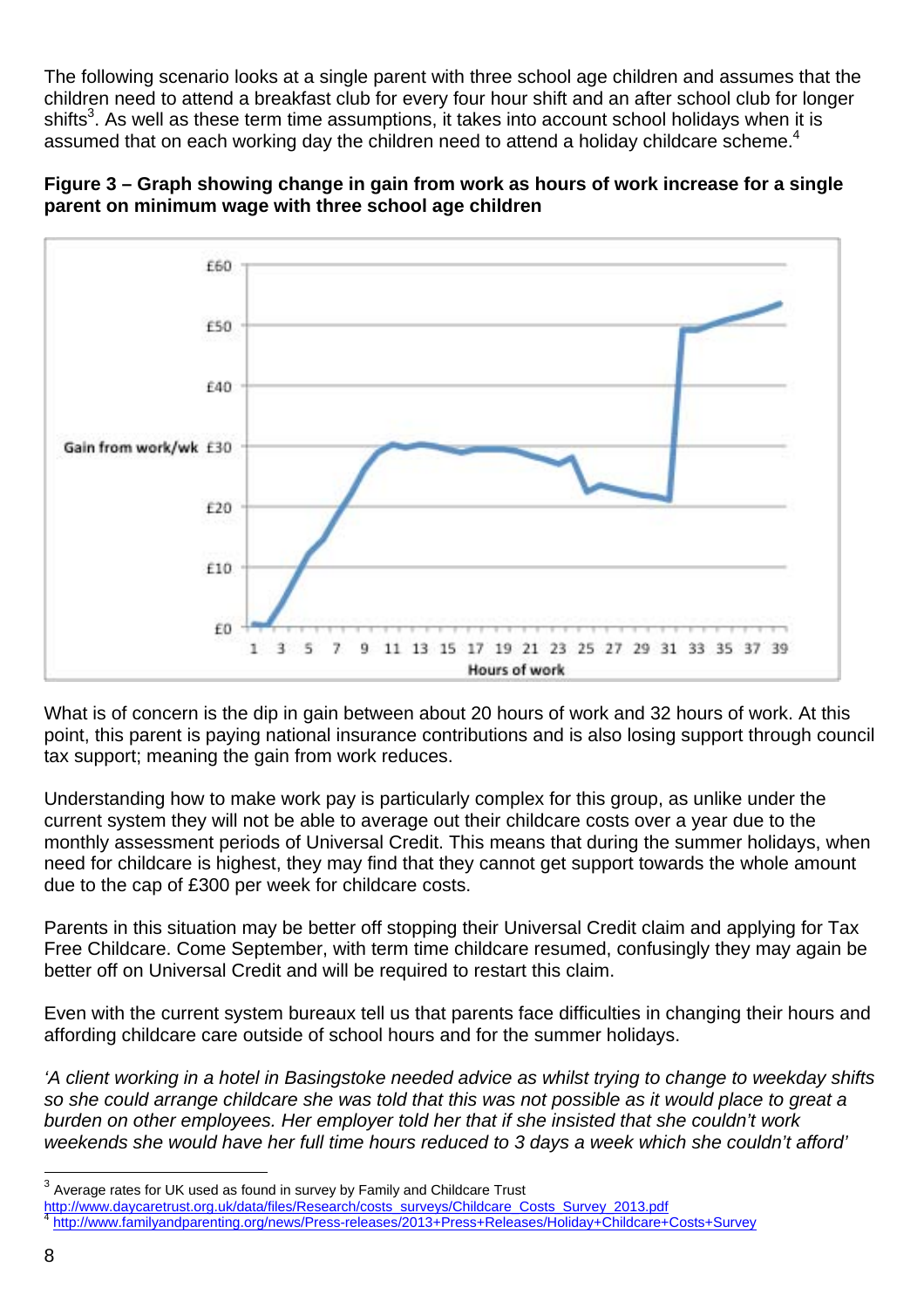*'A client from London is looking after his 11 and 13 year old during the summer holidays. He has two full time jobs and doesn't have access to informal childcare. He felt that he had no option but to ask for unpaid parental leave for the summer holidays which has since been refused'* 

*A bureau saw a client recently who was panicking about childcare costs during the school summer holidays. She had managed to afford the £90 per week cost for the first 2 weeks but could not find any money to pay for the remainder of the holiday period. She had applied for help with childcare costs for the summer holidays but delays in the processing of her claim have meant she has not received this support when it was needed.* 

# **Changes in the Personal Tax Allowance (PTA)**

Tying the threshold for the highest rate of childcare support to the Personal Tax Allowance (PTA) means that parents who have managed to secure the right number of hours to qualify for the highest rate risk sudden and dramatic loss of income (potentially up to £180 a month, over £2000 a year) if the threshold of that allowance changes. Many parents will actually be losing significant sums of money as a result of working if the PTA rises and they no longer have to pay tax as they will drop from 85% to 70% support for childcare costs. They are likely to struggle with the shifting of the goalposts – many will be caught unawares and be thrown into financial difficulty. Even if they are aware many will be unable to adjust their hours to prevent this loss.



#### **Figure 4 – Graph showing the impact of the Personal Tax Allowance increases for a single parent with two children returning to work after maternity leave on minimum wage**